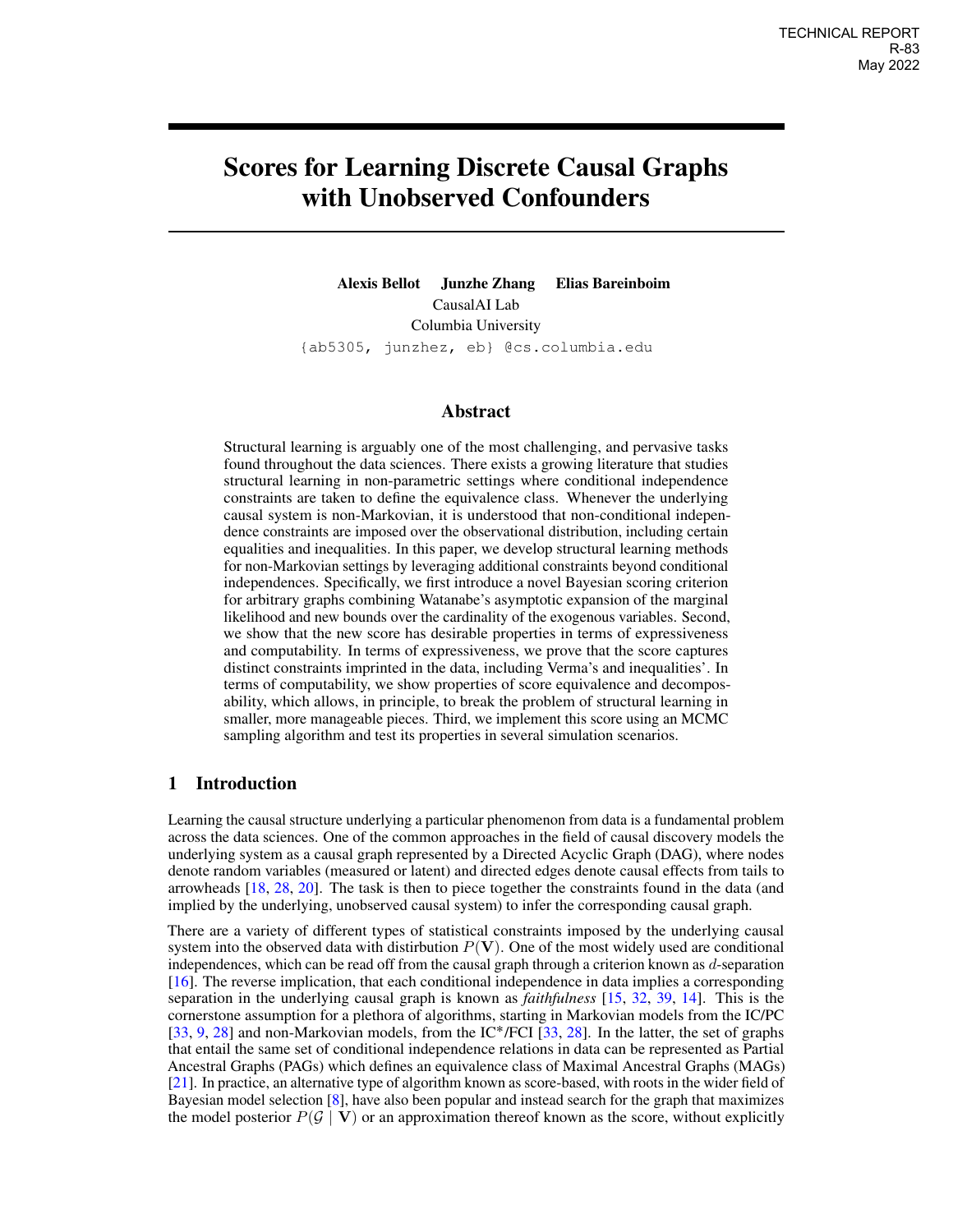<span id="page-1-0"></span>

Figure 1: Examples of graphs: [\(a\)](#page-1-0) the instrumental variable graph, [\(b\)](#page-1-0) an unconstrainted graph, [\(c\)](#page-1-0) the Verma graph, [\(d\)](#page-1-0) the Verma graph without the equality constraint.

testing for conditional independencies in data  $[11, 3, 4]$  $[11, 3, 4]$  $[11, 3, 4]$  $[11, 3, 4]$  $[11, 3, 4]$ . For instance, the Bayesian Information Criterion (BIC) [\[25\]](#page-9-9) is a tractable asymptotic approximation to  $P(G | V)$  that has been shown to be consistent for Structural Causal Models (SCMs) parameterized by curved exponential models [\[10\]](#page-9-10), including, e.g., Markovian models and select classes of non-Markovian models such as SCMs compatible with MAGs and with Gaussian exogenous distributions [\[21\]](#page-9-6).

The constraints in data implied by the SCM and encoded by the presence or absence of edges in the causal graph may be more general equality or inequality relations between marginals of  $P(V)$ . For causal graph may be more general equality or inequality relations between marginals of  $P(V)$ . For instance, for the Instrumental Variable (IV) graph in Fig. [1a,](#page-1-0) it holds that  $\sum_{y} \max_{z} P(x, y|z) \leq 1$ [\[19\]](#page-9-11), and for the Verma graph in Fig. [1c](#page-1-0) an equality constraint not of the conditional independence type holds [\[34\]](#page-10-4). In both cases, the MAG representation of these graphs looses this finer granularity, for example graphs in Fig. [1a](#page-1-0) and Fig. [1b](#page-1-0) are represented by the same PAG because both encode the same set of conditional independencies. In this line of research, [\[30\]](#page-10-5) gave a systematic (and complete [\[6\]](#page-8-2)) algorithm for finding equality constraints implied by SCMs which, in turn, define a class of distributions that agree on both conditional independencies and equality constraints known as Nested Markov models [\[22\]](#page-9-12). For discrete observed variables, an explicit smooth parameterization of these models exists and may be consistently scored using the BIC [\[27\]](#page-10-6).

Despite all the progress achieved so far, no causal discovery algorithm has been developed to account for inequality constraints. This paper proposes a new score that distinguishes between causal graphs leveraging both equality and inequality constraints in data and is applicable to systems with discretelyvalued observables and arbitrarily defined exogenous variables. Building on Watanabe's asymptotic expansion of the marginal likelihood [\[36\]](#page-10-7) and bounds over the cardinality of exogenous variables [\[23,](#page-9-13) [40\]](#page-10-8), our score generalizes the BIC to the more general class of singular models with arbitrarily defined latent variables. We then prove the expressiveness power of our score, in the sense that it captures all observable constraints in  $P(V)$ , and several properties that make the search over the space of causal graphs feasible, such as *decomposability* (only a smaller subgraph needs to be updated in each iteration of the search) and *equivalence* (graphs defining the same family of observational distributions get the same score). We show also that this score has a tractable approximation using an MCMC sampling algorithm and can be plugged into a search procedure for computations in practice. Finally, we evaluate our method through extensive simulations using synthetic data sets. Given the space constraints, all proofs are provided in ??.

#### 1.1 Preliminaries

We introduce in this section some basic notations and definitions that will be used throughout the paper. We use capital letters to denote variables  $(X)$ , small letters for their values  $(x)$ , bold letters for sets of variables (X) and their values (x), and  $\Omega$  for their domains of definition ( $x \in \Omega_X$ ). The probability distribution over variables **X** is denoted by  $P(X)$ . Similarly,  $P(Y | X)$  represents a set of conditional distributions  $P(Y | X = x)$  for all realizations x. We consistently use  $P(x)$  as abbreviations for probabilities  $P(\mathbf{X} = \mathbf{x})$ ; so does  $P(\mathbf{Y} = \mathbf{y} | \mathbf{X} = \mathbf{x}) = P(\mathbf{y} | \mathbf{x})$ . Finally,  $\mathbb{I}\{\cdot\}$  is the indicator function that equals 1 if the statement in  $\{\cdot\}$  evaluates to be true, and equals 0 otherwise.

The basic semantical framework of our analysis rests on *structural causal models* (SCMs) [\[18,](#page-9-0) [1\]](#page-8-3). An SCM M is a tuple  $\langle V, U, F, P \rangle$  where V is a set of endogenous variables and U is a set of exogenous variables. F is a set of functions where each  $f_V \in \mathbf{F}$  decides values of an endogenous variable V  $\in$  V taking as argument a combination of other variables in the system. That is,  $V \leftarrow$  $f_V(\mathbf{Pa}_V, \mathbf{U}_V), \mathbf{Pa}_V \subseteq \mathbf{V}, \mathbf{U}_V \subseteq \mathbf{U}$ . Exogenous variables  $U \in \mathbf{U}$  are mutually independent, values of which are drawn from the exogenous distribution  $P(U)$ . Drawing values of exogenous variables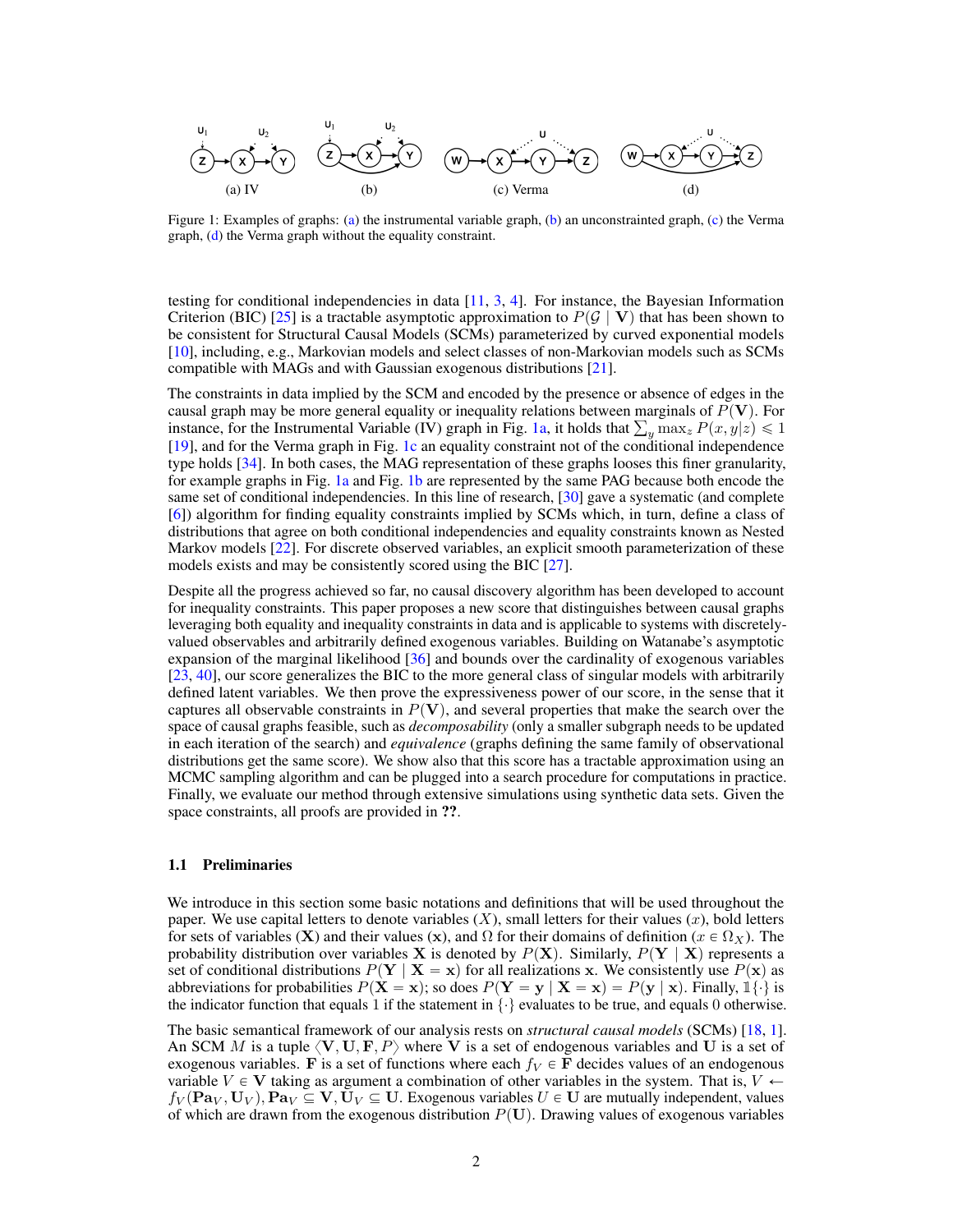U following  $P(U)$  induces the *observational distribution*  $P(V)$  over endogenous variables V.

<span id="page-2-1"></span>
$$
P(\mathbf{v}) = \int_{\Omega_{\mathbf{U}}} \prod_{V \in \mathbf{V}} \mathbb{1} \{ f_V(p a_V, \mathbf{u}_V) = v \} dP(\mathbf{u}).
$$
 (1)

Each SCM M is associated with a causal graph  $G$  (e.g., Fig. [1\)](#page-1-0), which is a DAG where nodes represent endogenous variables V and exogenous variables U, and arrows represent the arguments  $\mathbf{Pa}_V, \mathbf{U}_V$ of each function  $f_V$ . We will use standard graph-theoretic family abbreviations to represent graphical relationships such as parents, children, descendants, and ancestors. For example, the set of parent nodes of **X** in G is denoted by  $pa(\mathbf{X})_G = \cup_{X \in \mathbf{X}}pa(X)_G$ ; ch, de and an are similarly defined. Capitalized versions Pa, Ch, De, An include the argument as well, e.g.  $Pa(\mathbf{X})_g = pa(\mathbf{X})_g \cup \mathbf{X}$ . A path from a node X to a node Y in  $\mathcal G$  is a sequence of edges which does not include a particular node more than once. Two sets of nodes  $X, Y$  are said to be d-separated by a third set Z in a DAG  $G$ , denoted by  $(\mathbf{X} \bot\!\!\bot \mathbf{Y}|\mathbf{Z})_{\mathcal{G}},$  if every edge path from nodes in one set to nodes in another are "blocked". The criterion of blockage follows [\[18,](#page-9-0) Def. 1.2.3].

For convenience, we will consistently call a path of the form  $V_i \leftarrow U_k \rightarrow V_j$  between endogenous  $V_i, V_j \in \mathbf{V}$  via an exogenous  $U_k \in \mathbf{U}$  a *bi-directed arrow* between  $V_i, V_j$ , denoted by  $V_i \leftrightarrow V_j$ . A *bi-directed path* is a consecutive sequence of bi-directed arrows. We will leverage a special type of clustering of nodes in the graph G, called the *confounded-component* [\[29\]](#page-10-9).

**Definition 1** (c-component). *For a causal graph*  $\mathcal{G}$ , a subset  $C \subseteq V$  *is a c-component if any pair*  $V_i, V_j \in \mathbf{C}$  *is connected by a bi-directed path in G*.

For example, exogenous variables  $U_1, U_2$  in the IV graph in Fig. [1a](#page-1-0) corresponds to c-components  $C(U_1) = \{Z\}$  and  $C(U_2) = \{X, Y\}$  respectively. For a more detailed survey on SCMs, we refer readers to  $[18, 2]$  $[18, 2]$  $[18, 2]$ .

We focus our attention on SCMs with *discrete* endogenous (observed) variables, that is, each  $V \in V$ taking values in a finite space of outcomes, while each  $U \in U$  is *arbitrarily defined*, e.g. taking values in R. Our analysis rests on a special parameterization of these SCMs. It is possible to show that the observational distribution in any causal graph associated with SCMs with discrete observables could be generated using finite exogenous states [\[23,](#page-9-13) [40\]](#page-10-8).

<span id="page-2-0"></span>**Proposition 1.** *For any causal graph* G, let M be an arbitrary SCM compatible with G, i.e.,  $\mathcal{G}_M = \mathcal{G}$ . *The observational distribution*  $P(V)$  *induced by* M *could be factorized over*  $G$  *as follows:* 

<span id="page-2-3"></span><span id="page-2-2"></span>
$$
P(\mathbf{v}) = \sum_{U \in \mathbf{U}} \sum_{u=1,...,d_U} \prod_{V \in \mathbf{V}} \mathbb{1} \{ f_V(p a_V, \mathbf{u}_V) = v \} \prod_{U \in \mathbf{U}} P(u),
$$
 (2)

where for every exogenous variable  $U \in {\bf U}$ , its cardinality  $d_U = \big| \Omega_{Pa({\bf C}(U))} \big|$ ; for every endogenous *variable*  $V \in V$ , function  $f_V$  is a mapping between finite domains  $\Omega_{\bf Pa_V} \times \Omega_{\bf U_V} \mapsto \Omega_V$ .

This result allows us to consistently parameterize observational distribution associated with an SCM with discrete observables using discrete exogenous variables. In other words, for any SCM  $M$  there exists a SCM N given by Prop. [1](#page-2-0) such that  $P_M(\mathbf{V}) = P_N(\mathbf{V})$ . For example, in the IV graph in Fig. [1a,](#page-1-0) let an observational distribution  $P(X, Y, Z)$  over binary variables  $X, Y, Z$  be induced by an arbitrary distribution  $P(U_1, U_2)$  over a continuous domain of the exogenous variables  $U_1, U_2$ , i.e. given by Eq. [\(1\)](#page-2-1). Prop. [1](#page-2-0) implies that any  $P(x, y, z)$  can be equivalently expressed as:

$$
P(x, y, z) = \sum_{u_1} \mathbb{1}\{f_Z(u_1) = z\} P(u_1) \sum_{u_2} \mathbb{1}\{f_X(z, u_2) = x\} \mathbb{1}\{f_Y(x, u_2) = y\} P(u_2), \quad (3)
$$

where  $P(u_1)$  is a distribution over a binary domain  $\{1, 2\}$  since  $|\Omega_{U_1}| = |\Omega_X| = 2$ ; and  $P(u_2)$  is a discrete distribution over a finite domain  $\{1, \ldots, 8\}$  since  $|\Omega_{U_2}| = |\Omega_X| \cdot |\Omega_Y| \cdot |\Omega_Z| = 8$ .

In the context of structure learning from data, we will require a one-to-one correspondence between the structure of the causal graph and the distribution of data induced by the SCM. The following assumption is the natural generalization of *faithfulness* of conditional independences [\[4\]](#page-8-1) to our consideration of general statistical constraints, that includes equality and inequality constraints on margins of  $P(V)$ .

Assumption 1 (Interventional faithfulness). *Each example in the observed data is an* i.i.d *sample from a distribution*  $P(V)$  *that is defined by statistical constraints (i.e. equalities or inequalities on*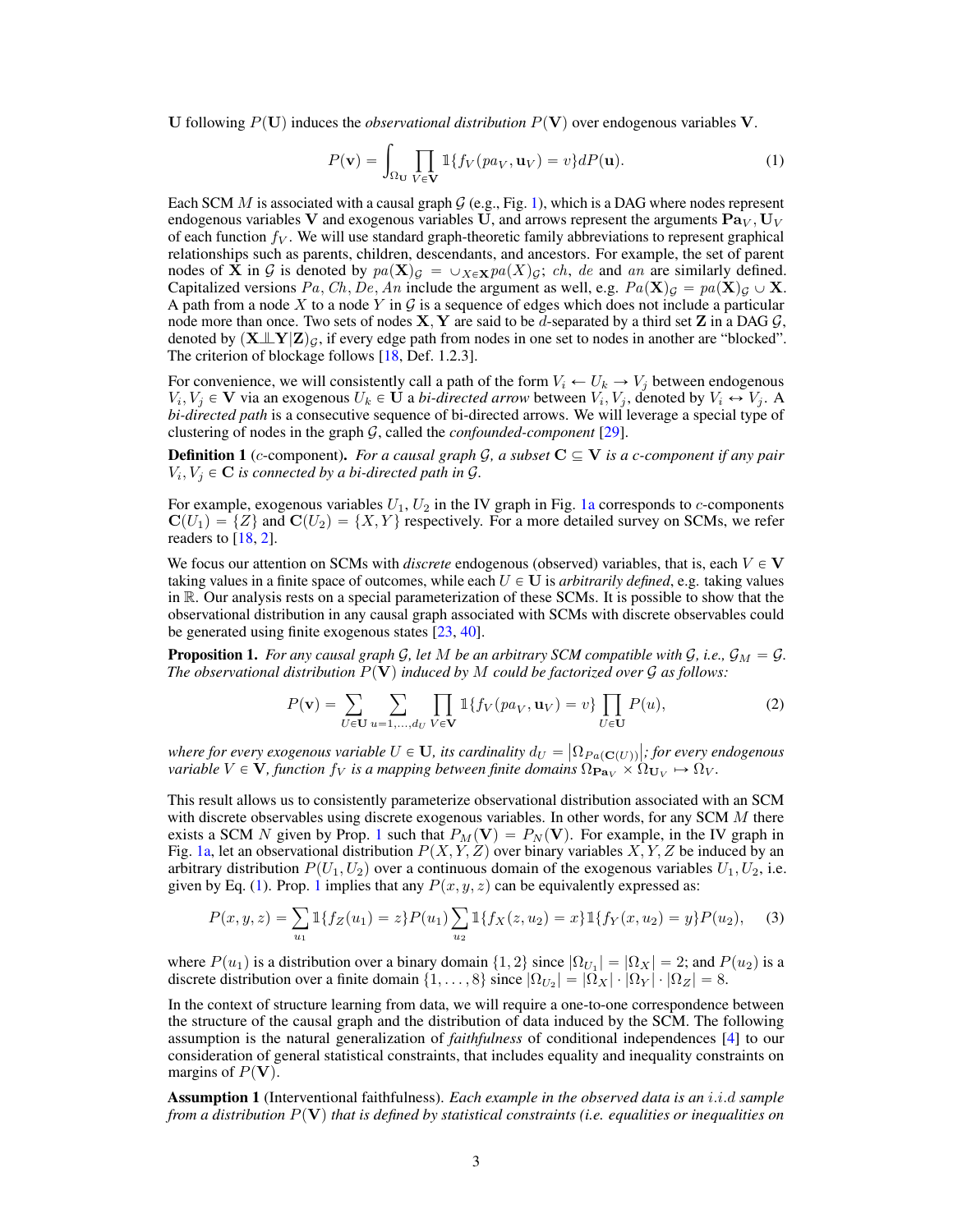*margins of*  $P(V)$ *) that have a corresponding structural explanation in the SCM (e.g. a missing directed or bi-directed arrow in the causal graph induced by the SCM)*[1](#page-0-0) *.*

#### 2 Expressiveness of Scores in the Presence of Unobserved Confounders

We will focus on Bayesian methods and their asymptotic behaviour for scoring causal graphs  $\mathcal{G}$ . Let  $P(\mathcal{G}|\bar{\mathbf{v}})$  be the probability that G defines the causal structure in the underlying SCM given an i.i.d  $P(\mathcal{G}|\mathbf{v})$  be the probability that  $\mathcal{G}$  defines the causal structure in the underlying SCM given an *i.i.d* sample  $\bar{\mathbf{v}} = {\mathbf{v}}^{(s)} : s = 1, ..., n$ . Let  $\omega$  denote parameters of the observational distribution  $P(\mathbf$ induced by the underlying SCM; its domain  $\omega \in \Omega_{\omega} \subset \mathbb{R}$  is compact.

Definition 2 (Bayesian scoring criterion). *The Bayesian scoring criterion is defined as the posterior*  $P(\mathcal{G}|\bar{\mathbf{v}})$  which may be computed using the marginal likelihood  $P(\bar{\mathbf{v}}|\mathcal{G})$ ,

$$
P(\mathcal{G}|\bar{\mathbf{v}}) \propto P(\mathcal{G})P(\bar{\mathbf{v}}|\mathcal{G}) = P(\mathcal{G}) \int_{\Omega_{\omega}} P(\bar{\mathbf{v}}|\omega, \mathcal{G}) dP(\omega|\mathcal{G}). \tag{4}
$$

#### 2.1 Constraints on  $P(V)$  can lead to singular asymptotics of marginal likelihood

Large-sample theory plays an important role in score-based structure learning because Bayesian scoring criteria often involve high-dimensional integrals that are intractable in practice. For instance, most notably, for the class of curved exponential graphical models [\[10\]](#page-9-10), a quadratic approximation to the log-likelihood function  $\log P(\bar{v}|\omega, \mathcal{G})$  can be used to relate the marginal likelihood to a Gaussian integral in Eq. [\(4\)](#page-3-0) which results in Schwarz's Bayesian Information Criterion (BIC) [\[25\]](#page-9-9). Curved exponential graphical models include graphical models based on DAGs, Maximal Ancestral graphical models with Gaussian variables [\[21\]](#page-9-6) and Nested Markov models [\[22\]](#page-9-12). However, this asymptotic approximation does not necessarily hold in arbitrary graphs with unobserved confounders.

For instance, the instrumental inequality aluded to in the introduction and described more thoroughly in Eq. [\(7\)](#page-4-0) introduces a boundary in the space of distributions induced by the IV model in Fig. [1a,](#page-1-0) e.g. a distribution such that  $P(Y = 0, X = 0 |$  $Z = z$ ) =  $P(Y = 1, X = 0 | Z = z) = 0.5$  for  $z \in \{0, 1\},$ lies on this boundary. Following Prop. [1](#page-2-0)  $|\Omega_{U_2}| = 8$ . In this case, everything else unchanged, it can be shown that changcase, everything else unchanged, it can be shown that changing  $P(u_2)$  while preserving the sums  $\sum_{u_2=0,1,2,3} P(u_2)$  and  $u_{2=4,5,6,7} P(u_2)$  (up to relabelling) does not change the likelihood  $P(\mathbf{v} \mid \omega, \mathcal{G})$ . In effect, we are loosing degrees of freedom in our model and the asymptotic consequences of

<span id="page-3-2"></span><span id="page-3-1"></span><span id="page-3-0"></span>

this fact can be quite severe. To witness, we plot on Fig. [2](#page-3-1) the negative log-likelihood as a function of parameters  $P(U_2 = 0)$  and  $P(U_2 = 1)$ , everything else being equal, using simulated data from the above boundary distribution of the IV model. The colored pattern represents the likelihood surface above boundary distribution of the IV model. The colored pattern represents the likelihood surface<br>that concentrates in a ridge shape along a diagonal line that leaves the sum  $\sum_{u_2=0,1} P(u_2)$  unchanged and defines a singular point in the model. In words, asymptotic approximations can no longer rely on the likelihood around the maximum being a quadratic surface. As a consequence, in general, the BIC will not reflect the asymptotic scaling of  $P(\bar{v} | \omega, \mathcal{G})$  nor  $P(\mathcal{G} | \bar{v})$  defined by inequality constraints.

#### 2.2 Asymptotic approximations capturing all observational constraints

Watanabe reformulated the foundations of asymptotic theory of singular models using the Hironaka resolution on singularities [\[12,](#page-9-14) [35,](#page-10-10) [36\]](#page-10-7). A distinct notion of model dimension emerges in singular models driven by the learning coefficient  $\lambda > 0$  and multiplicity  $\theta$  that describe how fast the posterior distribution shrinks with increasing sample size. In general, the asymptotic expansion of the log marginal likelihood is given by,

$$
-\log P(\bar{\mathbf{v}} \mid \mathcal{G}) = -\log P(\bar{\mathbf{v}} \mid \mathcal{G}, \omega_0) + \lambda \log n + (\theta - 1) \log \log n + \mathcal{O}_p(1),\tag{5}
$$

 $1A$  formal statement of this assumption would require a precise description of equality constraints, which can be done by introducing the do-calculus (the converse of each rule (when identified) can be used to define an equality constraint in observational distributions), and a precise description of the influence of inequality constraints on the structure of the graph which are likely to be much complicated to be done in general, see e.g. [\[5\]](#page-8-5). We postpone this characterization to future work.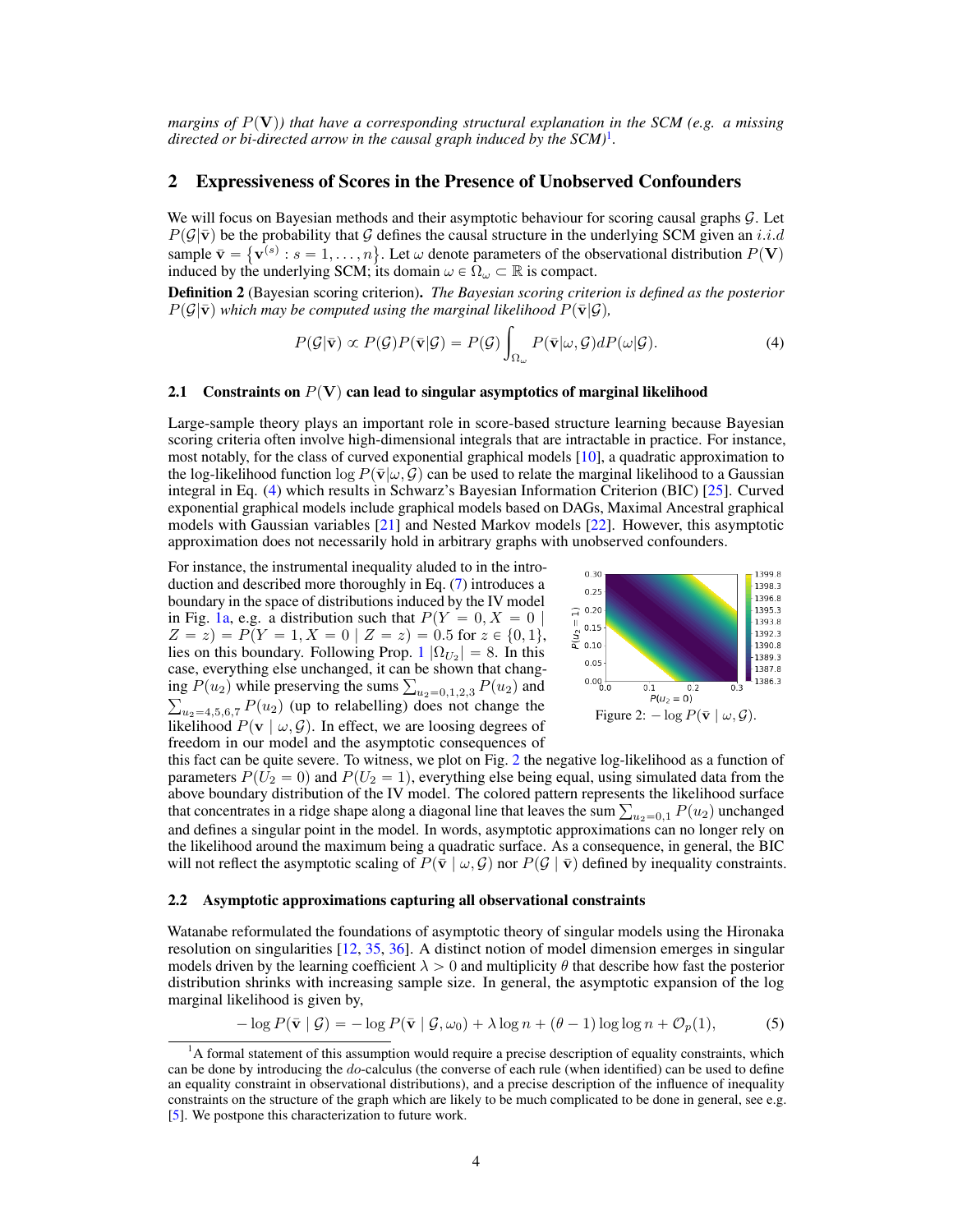where  $\omega_0$  is the parameter that minimizes the Kullback-Leibler distance from a true distribution to the distribution induced by any SCM compatible with  $\mathcal{G}^2$  $\mathcal{G}^2$ . In general,  $\lambda \neq |\Omega_{\omega}|/2$  and  $\theta \neq 1$ , which means that the BIC no longer provides the correct scaling of the marginal likelihood. We show next that under appropriate conditions, Watanabe's asymptotic expansion coupled with the discrete parameterization of the likelihood discussed earlier assigns the lowest (best) score to the model imposing the fewest constraints that can represent the generative distribution.

<span id="page-4-1"></span>**Theorem 1.** Let 
$$
P(\bar{v} | \mathcal{G}, \omega)
$$
 be parameterized by a discrete SCM (Prop. 1), and define a score

$$
S(\mathcal{G}, \bar{\mathbf{v}}) := -\log P(\bar{\mathbf{v}} \mid \mathcal{G}, \hat{\omega}) + \lambda \log n + (\theta - 1) \log \log n, \tag{6}
$$

*where* ωˆ *is the maximum likelihood set of parameters of the model in Eq.* [\(2\)](#page-2-2)*. Under regularity conditions, in the limit as*  $n \to \infty$ *,* 

- *1.* (Soundness) If the family of distribution compatible with  $\mathcal{G}_1$  includes  $P(\mathbf{V})$  but the family of *distributions compatible with*  $\mathcal{G}_2$  *does not, then*  $\mathcal{S}(\mathcal{G}_1, \bar{\mathbf{v}}) < \mathcal{S}(\mathcal{G}_2, \bar{\mathbf{v}})$  *with probability 1.*
- 2. (Parsimony) If the family of distributions compatible with  $G_1$  is included in that compatible with  $\mathcal{G}_2$  *and both contain*  $P(\mathbf{V})$ *, then*  $\mathcal{S}(\mathcal{G}_1, \bar{\mathbf{v}}) < \mathcal{S}(\mathcal{G}_2, \bar{\mathbf{v}})$  *with probability 1.*

The first part of the proposition encodes the soundness of the parametrization, i.e., a graph that encodes the constraints of the original model will have a higher score than a graph that disagrees with these constraints. The second part encodes the idea of simplicity, which means that among two structures that have the same generative capabilities, the one that is simpler will be preferred over the more complex one. This is a key property since, as acknowledged in the field, a complete graph does not impose any statistical constraints but it is not a good representation of the original model.

It follows, as a corollary, that the parametrization in Eq. [\(2\)](#page-2-2) captures all statistical constraints over observational probabilities encoded by the structure of the causal graph.

**Corollary 1.** *Under the same conditions as in Theorem 2, score-based learning using*  $S(\mathcal{G}, \bar{v})$ *distinguishes between two candidate causal graphs*  $G_1$  *and*  $G_2$  *on the basis of both equality and inequality constraints between margins of*  $P(V)$  *implied by any SCM compatible with*  $\mathcal{G}_1$  *and*  $\mathcal{G}_2$ *.* 

<span id="page-4-0"></span>For example, consider the IV graph in Fig. 1a. The factorization in Eq. (3) implies that for any x,  
\n
$$
\sum_{y} \max_{z} P(x, y \mid z) = \sum_{u_2} \max_{z} \mathbb{1}\{f_X(z, u_2) = x\} P(u_2) \sum_{y} \mathbb{1}\{f_Y(x, u_2) = y\} \le 1.
$$
 (7)

The last step follows from  $\sum_{y} u_2$ <br>  $x\}P(u_2) \le \sum_{u_2} P(u_2) = 1$ . The same inequality, however, does not necessarily hold in the

unconstrained model defined by the graph in Fig. 1b because of the directed edge 
$$
Z \to Y
$$
, for which,  
\n
$$
\sum_{y} \max_{z} P(x, y | z) = \sum_{u_2} \sum_{y} \max_{z} \mathbb{1}\{f_Y(x, z, u_2) = y\} \mathbb{1}\{f_X(z, u_2) = x\} P(u_2),
$$
\n(8)

which cannot be bounded in the same manner since  $\sum_{y} \max_{z} 1\{f_Y(x, z, u_2) = y\} \ge 1$  [\[17\]](#page-9-15). A similar contrast between causal graphs does not hold in the framework of MAGs or Nested Markov models because both graphs correspond to the same parameterization. For example, in the case of

MAGs, the parameterization of the likelihood in both graphs is given by,  
\n
$$
P(x, y, z) = \sum_{u_x, u_y, u_z} \mathbb{1}\{f_Z(u_z) = z\} \mathbb{1}\{f_X(z, u_x) = x\} \mathbb{1}\{f_Y(x, z, u_y) = y\} P(u_x, u_y, u_z).
$$
\n(9)

For a different example, using the parameterization of the likelihood in Prop. [1](#page-2-0) an equality constraint

can be derived for the Verma graph in Fig. 1c due to the absence of an edge 
$$
W \to Z
$$
 [30],  
\n
$$
\sum_{x,u} 1\{f_Z(y,u) = z\} 1\{f_X(w,u)\} = x\} P(u) = \sum_{x,w,u} 1\{f_Z(y,u) = z\} 1\{f_X(w,u) = x\} P(u) P(w),
$$

for any value of  $w$  in the LHS since the RHS does not depend on  $w$  (it is marginalized over). The same equality constraint does not hold for the model in Fig. [1d.](#page-1-0) One way of seeing this is that in Fig. [1c](#page-1-0) the LHS and RHS of this equation are equal to the causal effect  $P(z|do(x), w)$  (and as mentioned does not depend on w) but the same causal effect in Fig. [1d](#page-1-0) does depend on w due to the presence of the directed arrow  $W \rightarrow Z$ .

<sup>&</sup>lt;sup>2</sup>The presence of the  $\mathcal{O}_p(1)$  error means that, as n increases, the approximation can differ from the true log marginal likelihood by a constant term. Note also that the prior term  $P(G)$  does not depend on the data, it does not grow with n and therefore can also be absorbed into an error term  $\mathcal{O}_p(1)$ . In essence, asymptotically  $\log P(\bar{v} | \mathcal{G}) = \log P(\mathcal{G} | \bar{v})$  up to constant terms.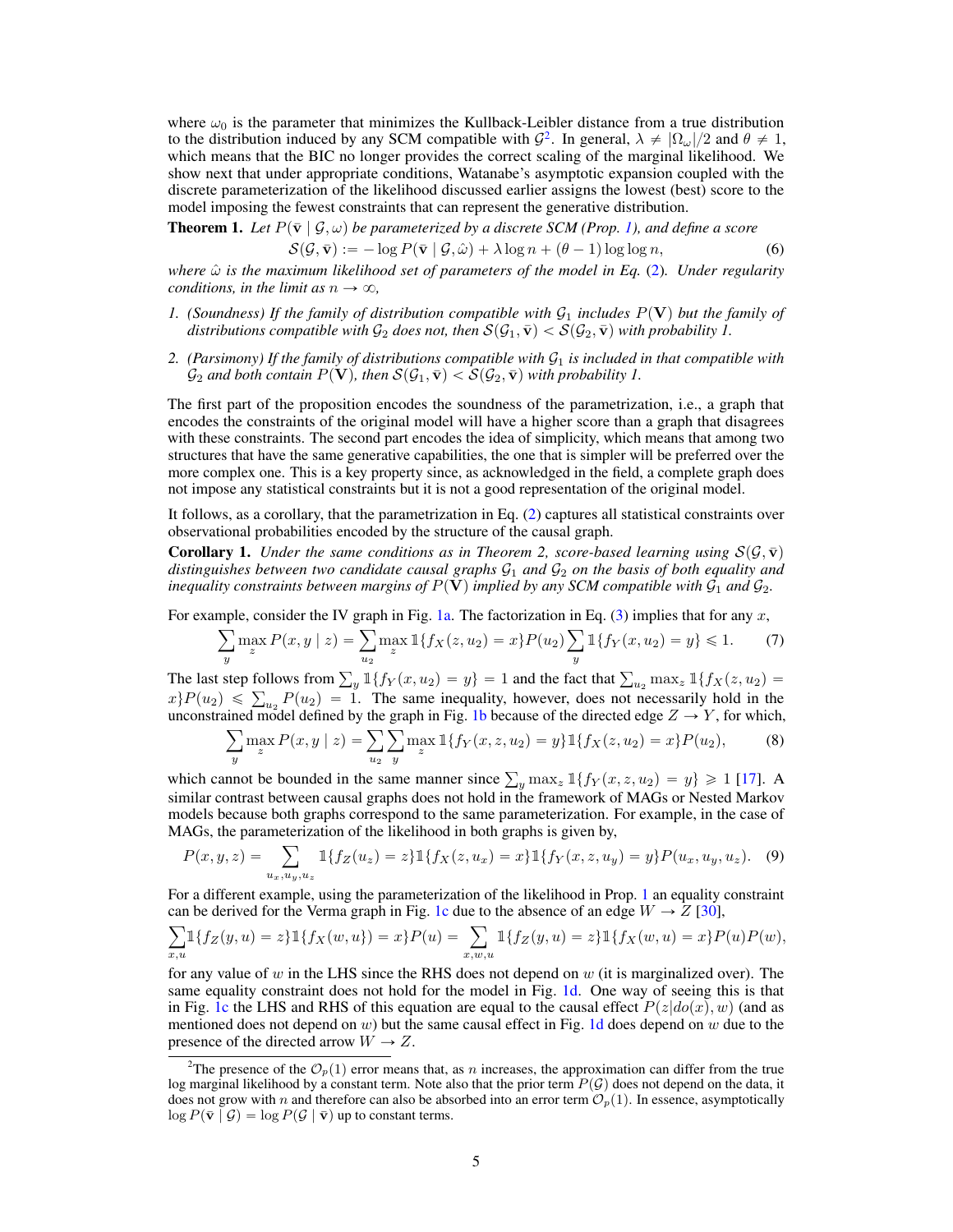#### 3 Computation of Scores and their Properties for Causal Discovery

An explicit approximation of the marginal likelihood  $P(\bar{v} | \mathcal{G})$  using Eq. [\(5\)](#page-3-2) is intractable because, in general,  $\lambda$  and  $\theta$  depend on the true data generating distribution and have only been explicitly computed for a handful of models using Hironaka's resolution of singularities theory [\[12\]](#page-9-14). One challenge for evaluating Eq. [\(5\)](#page-3-2), and obtaining all properties discussed before, is therefore that the true model has to be known beforehand. Following Watanabe [\[37\]](#page-10-11), we use a different asymptotic approximation to the marginal likelihood using techniques from path sampling and thermodynamic integration [\[7\]](#page-9-16). Our proposed score  $S_{\text{WBIC}}$  for a candidate causal graph G and data  $\bar{v}$  is defined as,

$$
\mathcal{S}_{\text{WBIC}}(\mathcal{G}, \bar{\mathbf{v}}) := -\mathbb{E}_{\beta} \log P(\bar{\mathbf{v}} \mid \mathcal{G}, \omega), \quad \mathbb{E}_{\beta} g(\omega) := \frac{\int_{\Omega_{\omega}} g(\omega) P(\bar{\mathbf{v}} \mid \omega, \mathcal{G})^{\beta} dP(\omega \mid \mathcal{G})}{\int_{\Omega_{\omega}} P(\bar{\mathbf{v}} \mid \omega, \mathcal{G})^{\beta} dP(\omega \mid \mathcal{G})}.
$$
 (10)

The significance of this definition lies in the fact that the marginal likelihood  $P(\bar{v} | \mathcal{G})$  is equal to  $-\mathbb{E}_{\beta}$  log  $P(\bar{\mathbf{v}} | \mathcal{G}, \omega)$  for some value  $\beta^* \in [0, 1]$ . More specifically,  $\mathcal{S}_{\text{WBIC}}$  is defined as the derivative  $-\mathbb{E}_{\beta}$  log  $P(\bar{\mathbf{v}} | \mathcal{G}, \omega)$  for some value  $\beta^* \in [0, 1]$ . More specifically,  $S_{\text{WBL}}$  is defined as the derivative of  $\int_{\Omega_{\omega}} P(\bar{\mathbf{v}} | \omega, \mathcal{G})^{\beta} dP(\omega | \mathcal{G})$  with respect to  $\beta$ , which by the mean valu of  $\int_{\Omega_{\omega}} P(\mathbf{v} \mid \omega, \mathcal{G})^p dP(\omega \mid \mathcal{G})$  with respect to  $\beta$ , which by the mean value theorem must be equal to the marginal likelihood  $P(\bar{\mathbf{v}} \mid \mathcal{G}) = \int_{\Omega_{\omega}} P(\bar{\mathbf{v}} \mid \omega, \mathcal{G}) dP(\omega \mid \mathcal{G})$  for some value  $\$ choice  $\beta = \frac{1}{\log n}$  it holds, asymptotically by Theorem 4 in [\[37\]](#page-10-11), that,

$$
S_{\text{WBIC}}(\mathcal{G}, \bar{\mathbf{v}}) = -\log P(\mathcal{G} \mid \bar{\mathbf{v}}) + \mathcal{O}_p(\sqrt{\log n}). \tag{11}
$$

This result shows that model selection using  $S_{\text{WBIC}}$  approximates a Bayesian procedure seeking the model with highest posterior probability. However, the  $S_{\text{WBIC}}$  may deviate from the marginal the model with highest posterior probability. However, the  $\sigma_{WBC}$  may deviate from the marginal likelihood by a constant term times  $\sqrt{\log n}$ . For consistency of model selection this difference must be of lower order than the difference in  $S_{\text{WBIC}}$  between two different models. This this additional assumption, a consistency result analogous to Thm. [1](#page-4-1) can be derived.

**Corollary 2.** Let  $\mathcal{G}_1$  be compatible with  $P(\mathbf{V})$  but not  $\mathcal{G}_2$ . With the assumption that  $\log P(\mathcal{G}_1 | \mathcal{G}_2)$  $\bar{\mathbf{v}}$ )  $-$  log  $P(\mathcal{G}_2 | \bar{\mathbf{v}})$  *is asymptotically larger than*  $\mathcal{O}_p(\log n)$ *, S<sub>WBIC</sub> is sound and parsimonious with probability 1, as defined by Thm. [1](#page-4-1) under the same regularity conditions.*

#### 3.1 Properties of  $S_{\text{WBIC}}$  for causal discovery

Next we describe some properties of the proposed score  $\mathcal{S}_{\text{WBC}}$  which will be desirable for causal discovery. Our next result shows that  $\mathcal{S}_{\text{WBIC}}$  decomposes over c-components in the causal graph.

Definition 3 (Decomposability). *The score* S *is decomposable if it can be written as a sum of measures, each of which is a function only of the variables in the* c*-component and its parents,*

$$
S(\mathcal{G}, \bar{\mathbf{v}}) = \sum_{\mathbf{C} \in \mathbf{C}(\mathcal{G})} S(\mathcal{G}_{Pa(\mathbf{C})}, \bar{\mathbf{v}}_{Pa(\mathbf{C})}).
$$
(12)

*Here*  $\mathcal{G}_{Pa(C)}$  *and*  $\mathbf{v}_{Pa(C)}$  *denote the subgraph and data, respectively, with restriction to the variables in*  $Pa(C) \subseteq V$ .

Proposition 2. S*WBIC is decomposable.*

The decomposability will avoid the need of recomputing the entire score when examining a new graphical structure, which makes the search feasible in principle. For example, to score the IV graph in Fig. [1a,](#page-1-0) we may separately score c-components  $\{Z\}$  and  $\{X, Y\}$ , the first one being a function of X only while the second one being a function of  $\{X, Y, Z\}$ . If we were to add an edge  $Z \to Y$  to arrive at Fig. [1b](#page-1-0) we only need to recompute the updated c-component  $\{X, Y\}$  and compare its score with the previous parameterization to infer which is more likely to include  $P(V)$ .

An important observations is that statistical constraints in data are usually not sufficient to narrow down a unique causal graph and, in practice, multiple graphs may encode the same constraints as those of the true graph. This set forms an equivalence class.

Definition 4 (Score equivalence). *A scoring criterion* S *is score equivalent if, for any pair of causal graphs*  $G_1$  *and*  $G_2$  *that are compatible with the exact same family of distributions,*  $S(G_1, \overline{v})$  =  $\mathcal{S}(\mathcal{G}_2, \bar{\mathbf{v}})$  asymptotically with probability 1.

Proposition 3. *Under regularity conditions,* S*WBIC is score equivalent.*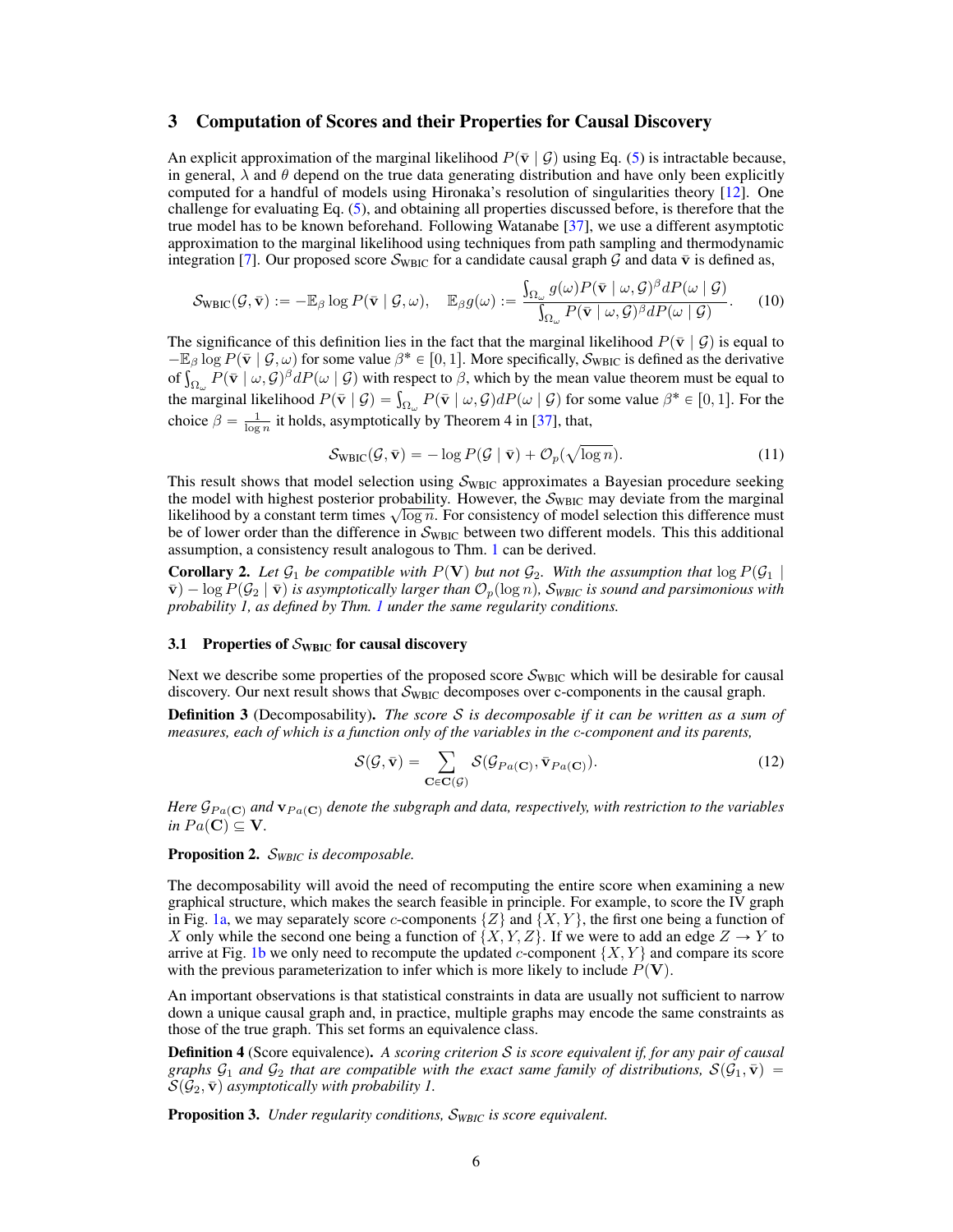For example, adding a bi-directed edge  $Z \leftrightarrow X$  to the graph in Fig. [1b](#page-1-0) does not remove any constraints on the set of induced observational distributions  $P(V)$  and has therefore the same score even though its parameterization and number of parameters differs, highlighting again that the number of parameters does not capture the complexity of the model in general.

The space of arbitrary causal graphs is different than that of MAGs or DAGs, and in particular the consistency of search methods and characterizations of equivalence classes do not necessarily hold more generally. We propose a (heuristic) greedy search algorithm that uses the decomposable nature of  $S_{\text{WBIC}}$ . The greedy search starts from an empty graph and proceeds iteratively. At each stage,  $\mathcal{S}_{\text{WBIC}}$  evaluates neighbouring graphs by considering every pair of variables to which one can remove, change, or add a directed, bi-directed, edge, or expanding a bi-directed edge denoting an unobserved confounder to have three or more children without violating the acyclicity constraint. In each step of the search, all the graphs that occur with single changes of the current graph are considered but one only needs to recompute the scores of c-components that are affected by the change. Greedy search implemented with  $S_{\text{WBIC}}$  is denoted GS- $S_{\text{WBIC}}$ .

#### <span id="page-6-0"></span>3.2 Computing  $S_{\text{WBIC}}$

We first recall that given a graph G, the parameterization of  $P(V)$  is given as,

$$
P(\mathbf{v}) = \sum_{U \in \mathbf{U}} \sum_{u=1,\dots,d_U} \prod_{V \in \mathbf{V}} \mathbb{1}\{\xi_V^{(\mathbf{u}_V,\mathbf{pa}_V)} = v\} \prod_{U \in \mathbf{U}} \theta_u,
$$
(13)

where  $\xi_V^{(u_i,pa_i)}$  are parameters that take values in the range of V and represent the assignment of V given its parents and exogenous variables,  $i = 1, \ldots, d$ . There is one such parameter of dimensionality  $|\Omega_V|$  for each combination of realization of parent variables  $\mathbf{pa}_V$  and exogenous variables  $\mathbf{u}_V$  that are defined by the candidate causal graph  $\mathcal{G}$ .  $\theta_u$  stands for the vector of probabilities that defines the discrete distribution  $P(U = u)$  over its finite domain  $u \in \{1, \ldots, d_U\}$ . For convenience, we group parameters into a single symbol  $\bm{\omega} = (\bm{\xi}, \bm{\theta})$  where  $\bm{\xi} = \{\xi_V^{(\mathbf{u}_V, \mathbf{p}\mathbf{a}_V)}: V \in \mathbf{V}, \mathbf{P}\mathbf{a}_V \subset \mathbf{V}, \mathbf{U}_V \subset \mathbf{V}\}$ and  $\boldsymbol{\theta} = \{\theta_u : U \in \mathbf{U}\}.$ 

 $\mathcal{S}_{\text{WBC}}$  is computed by setting the temperature  $\beta := 1/\log n$  and prior over parameters  $\omega$  given  $\mathcal{G}$ (possibly uninformative), and drawing Monte Carlo samples of the posterior distribution  $P(\omega|\bar{\mathbf{v}}, \mathcal{G})^{\beta}$ at temperature β. All parameters, their dimensionalities, and space of potential values are determined by the structure of the candidate graph and the observed data  $\bar{v}$ , but also depend on (unobserved) exogenous variables  $\bar{\mathbf{u}} = {\mathbf{u}}^{(s)} : s = 1, \ldots, n$ . We approximate the posterior  $P(\boldsymbol{\omega} | \bar{\mathbf{v}}, \mathcal{G})$  by marginalizing over  $\bar{u}$ . We begin with some initial value for all unobserved quantities  $(\bar{u}, \xi, \theta)$ , and sample each one iteratively conditioned on the current values of the remaining terms in this vector before introducing a Metropolis step.

The posterior distribution of exogenous variables is given by,

$$
P(\mathbf{u}^{(i)}|\mathbf{v}^{(i)},\boldsymbol{\xi},\boldsymbol{\theta}) \propto P(\mathbf{u}^{(i)},\mathbf{v}^{(i)}|\boldsymbol{\xi},\boldsymbol{\theta}) = \prod_{V \in \mathbf{V}} \mathbb{1}\{\xi_V^{(\mathbf{u}_V,\mathbf{p}\mathbf{a}_V)} = v\} \prod_{U \in \mathbf{U}} \theta_{\mathbf{u}}.
$$
(14)

The posterior distribution of functional assignment variables is given by,

$$
P(\xi_V^{(\mathbf{u}_V, \mathbf{p}\mathbf{a}_V)} = v) = 1, \quad \text{if} \quad \exists s : (\mathbf{u}_V^{(s)}, v_V^{(s)}, \mathbf{p}\mathbf{a}_V^{(s)}) = (\mathbf{u}_V, v, \mathbf{p}\mathbf{a}_V), \tag{15}
$$

$$
P(\xi_V^{(\mathbf{u}_V, \mathbf{p}\mathbf{a}_V)} = v) = q, \quad \text{otherwise}, \tag{16}
$$

where q is a proposal distribution that samples  $\xi_V^{(u_V,pa_V)}$  in  $\Omega_V$  with probabilities that are uniformly updated in a small neighbourhood of the previous parameter value in each iteration of the sampler.

The posterior distribution of exogenous probabilities is given by  $\theta_u \sim \text{Dir}(c_1, \dots, c_{d_u})$ , whose concentration parameters are updated in each iteration of the sampler using a uniform proposal distribution, e.g.  $c_i \sim \text{Uniform}(c_i - \epsilon, c_i + \epsilon)$  and  $\epsilon > 0$  a small scalar.

Let  $(\xi_{(t)}, \theta_{(t)})$  be the t-th sample in the Markov chain. A new sample  $(\xi_{(t+1)}, \theta_{(t+1)})$  is recorded with an acceptance ratio given by  $P(\xi_{(t+1)}, \theta_{(t+1)} | \bar{\mathbf{v}}, \mathcal{G})^\beta / P(\xi_{(t)}, \theta_{(t)} | \bar{\mathbf{v}}, \mathcal{G})^\beta$  where,

$$
P(\xi, \theta | \bar{\mathbf{v}}, \mathcal{G})^{\beta} \propto \exp\left\{-\beta \log P(\bar{\mathbf{v}} | \xi, \theta, \mathcal{G}) + \log P(\xi, \theta | \mathcal{G})\right\}.
$$
 (17)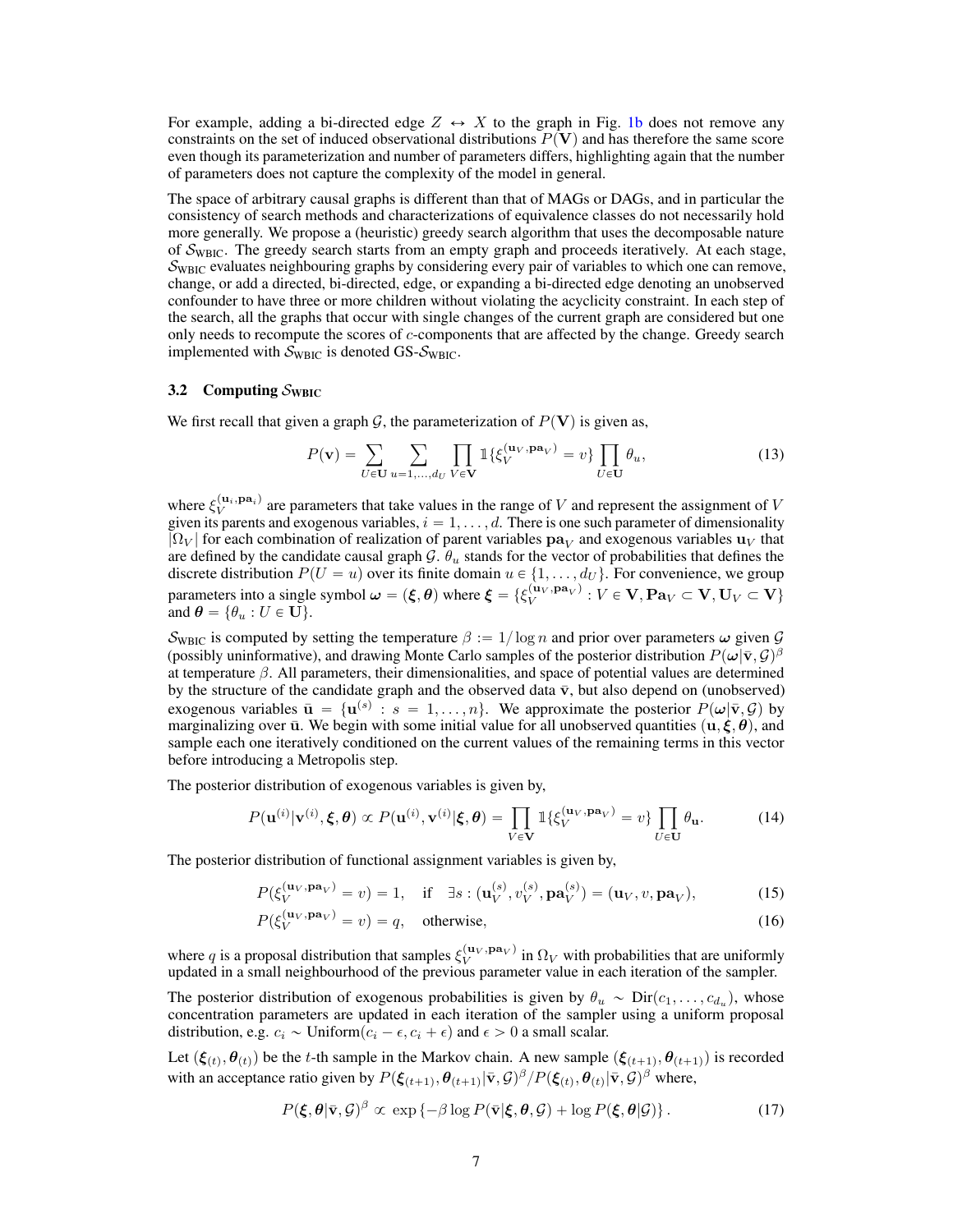<span id="page-7-0"></span>

| Graph                                                 | Parameterization of $P(\mathbf{v})$                                   | $\lambda$ | $S_{\text{WBIC}}$ | <b>True Graph?</b> |
|-------------------------------------------------------|-----------------------------------------------------------------------|-----------|-------------------|--------------------|
| $(w) \rightarrow (x) \rightarrow (y) \rightarrow (z)$ | $P(w)P(y x)\sum_{u}P(x w,u)P(z y,u)P(u)$                              | 6.78      | 2770.8            |                    |
| (w)<br>Yz)                                            | $P(w)P(y x)\sum_{u}P(x w,u)P(z w,y,u)P(u)$                            | 7.87      | 2778.7            | $\times$           |
| $\hat{z}$<br>(x)<br>Y                                 | $\sum_{u} P(x u)P(y u)P(z u)P(u)$                                     | 1.83      | 698.1             |                    |
| $\mathcal{C}$<br>$\gamma$<br>` Y `                    | $\sum_{u} P(x u_1, u_2) P(y u_1, u_3) P(z u_2, u_3) P(u_1, u_2, u_3)$ | 1.05      | 1399.3            | $\times$           |
| YZ)<br>( x )                                          | $P(x) \sum_{u} P(y x,u) P(z y,u) P(u)$                                | 2.08      | 1654.6            |                    |
| <b>x</b>                                              | $P(x)$ , $P(y x, u)P(z x, y, u)P(u)$                                  | 2.47      | 1659.8            | $\times$           |
| $\mathcal{C}$<br>'x I                                 | $\sum_{u} P(x u)P(y u)P(z u)P(u)$                                     | 2.51      | 1660.3            | $\times$           |

Table 1: Experiments to illustrate the behavior of  $S_{\text{WBC}}$  on graphs imposing different constraints on data.

Finally,

$$
\mathcal{S}_{\text{WBIC}}(\mathcal{G}, \bar{\mathbf{v}}) := -\mathbb{E}_{\beta} \log P(\bar{\mathbf{v}} | \mathcal{G}, \boldsymbol{\omega}) \approx -\frac{1}{T} \sum_{t=1}^{T} \log P(\bar{\mathbf{v}} | \mathcal{G}, \boldsymbol{\xi}_{(t)}, \boldsymbol{\theta}_{(t)}).
$$
(18)

## 4 Experiments

This section evaluates the ability of the newly proposed score to distinguish between graphs that differ in equality and inequality constraints, as well as test the quality of solutions returned by greedy search in comparison with alternative causal discovery algorithms.

Our first experiment is summarized in Table [1,](#page-7-0) itself sub-divided into 3 sections. Each section involves data sampled from a different SCM shown in the row labeled "✓" that is to be compared with alternative (erroneous " $\times$ ") causal graphs given in the rows below that differ only in one equality or inequality constraint. For illustration, we give the likelihood parameterization of each candidate causal graph, the estimated score  $S_{\text{WBIC}}$  computed following Sec. [3.2,](#page-6-0) and the approximated learning coefficient " $\lambda$ " for each pair of model and data generating mechanism. (Note in particular that it is not necessarily equal to the BIC's "half the number of parameters".)

- Verma graph. The Verma graph in the first row specifies an equality constraint that is violated in the second graph, while both specify the same set of inequality constraints (and also conditional independencies) over  $P(\mathbf{v})$ . S<sub>WBIC</sub> gives a lower score to the Verma graph, correctly inferring the better fit given that the equality constraint in data is not accounted for in the second graph.
- Unconstrained graph. The graph in the third row is compatible with any probability distribution  $P(x, y, z)$ . We generate data in a manner that  $P(x = y = z) = P(u) \sim \text{Bernoulli}(0.5)$  chosen because it cannot be generated by the triple bi-directed graph in the fourth row, see e.g. [\[38\]](#page-10-12), even though both models specify exactly the same constraints otherwise.  $\mathcal{S}_{\text{WBIC}}$  correctly infers (gives a lower score) to the true causal graph.
- IV graph. The last section of Table [1](#page-7-0) considers data from the IV graph that encodes an inequality constraint in  $P(x, y, z)$ . The last two graphs are both compatible with any distribution  $P(x, y, z)$ which we include here both to demonstrate that  $S_{\text{WBIC}}$  correctly infers the data generating mechanism but also that  $S_{\text{WBIC}}$  gives the exact same score to equivalent graphs. We further illustrate equivalence and decomposability features of  $S_{\text{WBIC}}$  in ??.

Our second experiment evaluates the quality of solutions returned by the proposed greedy search algorithm GS- $S_{WBC}$  in comparison with popular MAG constraint-based algorithms: FCI [\[28\]](#page-10-0), and MAG and DAG score-based algorithms using the BIC: GS-MAG [\[31\]](#page-10-13) and GES [\[3\]](#page-8-0), respectively. We consider two real-world examples: the Sachs dataset for the discovery of a protein signaling network [\[24\]](#page-9-17), and the Lung cancer dataset [\[13\]](#page-9-18), both available through the bnlearn network repository [\[26\]](#page-9-19), and one synthetic example with data sampled from the Verma graph that can be found in Fig. [1c.](#page-1-0) To account for unobserved confounding and make the setting more realistic, we omitted four and two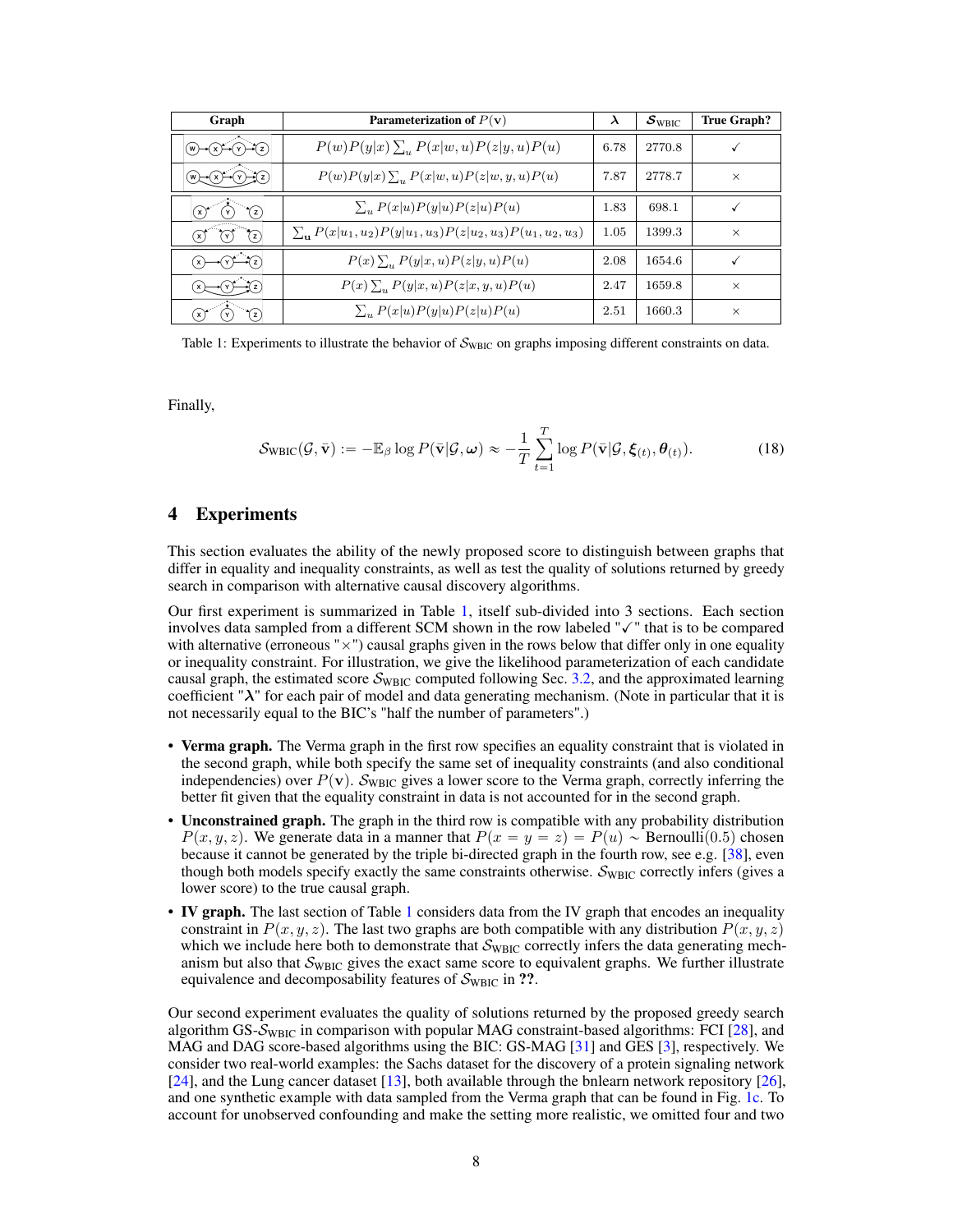<span id="page-8-6"></span>

Figure 3: Graphs and performance comparisons.

variables from the Sachs and Lung Cancer datasets, respectively. Their graphs can be found in Fig. [3.](#page-8-6) Please refer to ?? for further details on the experiments.

Fig. [3](#page-8-6) presents score  $S_{\text{WBC}}$  comparisons (Structural Hamming Distance comparisons given in ??) of the returned graph  $G$  (or members of the equivalence class if appropriate) as a function of the number of samples n used by each one of the methods under consideration. On average GS- $S_{WBC}$ outperforms on a majority of runs, especially in the small sample regime although there is notable variation between datasets. For example, in the large sample regime, FCI outperforms in the Sachs dataset and GSMAG and GES are competitive in the Lung cancer dataset.

## 5 Conclusions

We investigated the problem of learning the causal structure underlying a phenomenon of interest from discretely-valued observational data with arbitrary latent dependencies. In this paper, we defined a score based on the asymptotic expansion of the marginal likelihood using a parameterization that is expressive enough to capture consistently both equality and inequality constraints in the observational data. We then proposed a tractable approximation to this score that involves a posterior sampling algorithm using power posteriors and that enjoys desirable properties for causal discovery such as score decomposition and score equivalence that make searching over the space of causal graphs feasible. These results extend score-based causal discovery based on Maximal Ancestral Graphs and Nested Markov models based on equality constraints.

#### Acknowledgments and Disclosure of Funding

This research was supported in part by the NSF, ONR, DoE, Amazon, JP Morgan, and The Alfred P. Sloan Foundation.

#### References

- <span id="page-8-3"></span>[1] E. Bareinboim and J. Pearl. Causal inference and the data-fusion problem. *Proceedings of the National Academy of Sciences*, 113:7345–7352, 2016.
- <span id="page-8-4"></span>[2] Elias Bareinboim, Juan D. Correa, Duligur Ibeling, and Thomas Icard. On pearl's hierarchy and the foundations of causal inference. In *Probabilistic and Causal Inference: The Works of Judea Pearl*, page 507–556. Association for Computing Machinery, NY, USA, 1st edition, 2022.
- <span id="page-8-0"></span>[3] David Maxwell Chickering. Learning equivalence classes of bayesian-network structures. *The Journal of Machine Learning Research*, 2:445–498, 2002.
- <span id="page-8-1"></span>[4] David Maxwell Chickering. Optimal structure identification with greedy search. *Journal of machine learning research*, 3(Nov):507–554, 2002.
- <span id="page-8-5"></span>[5] Robin J Evans. Graphical methods for inequality constraints in marginalized dags. In *2012 IEEE International Workshop on Machine Learning for Signal Processing*, pages 1–6. IEEE, 2012.
- <span id="page-8-2"></span>[6] Robin J Evans. Margins of discrete bayesian networks. *The Annals of Statistics*, 46(6A):2623– 2656, 2018.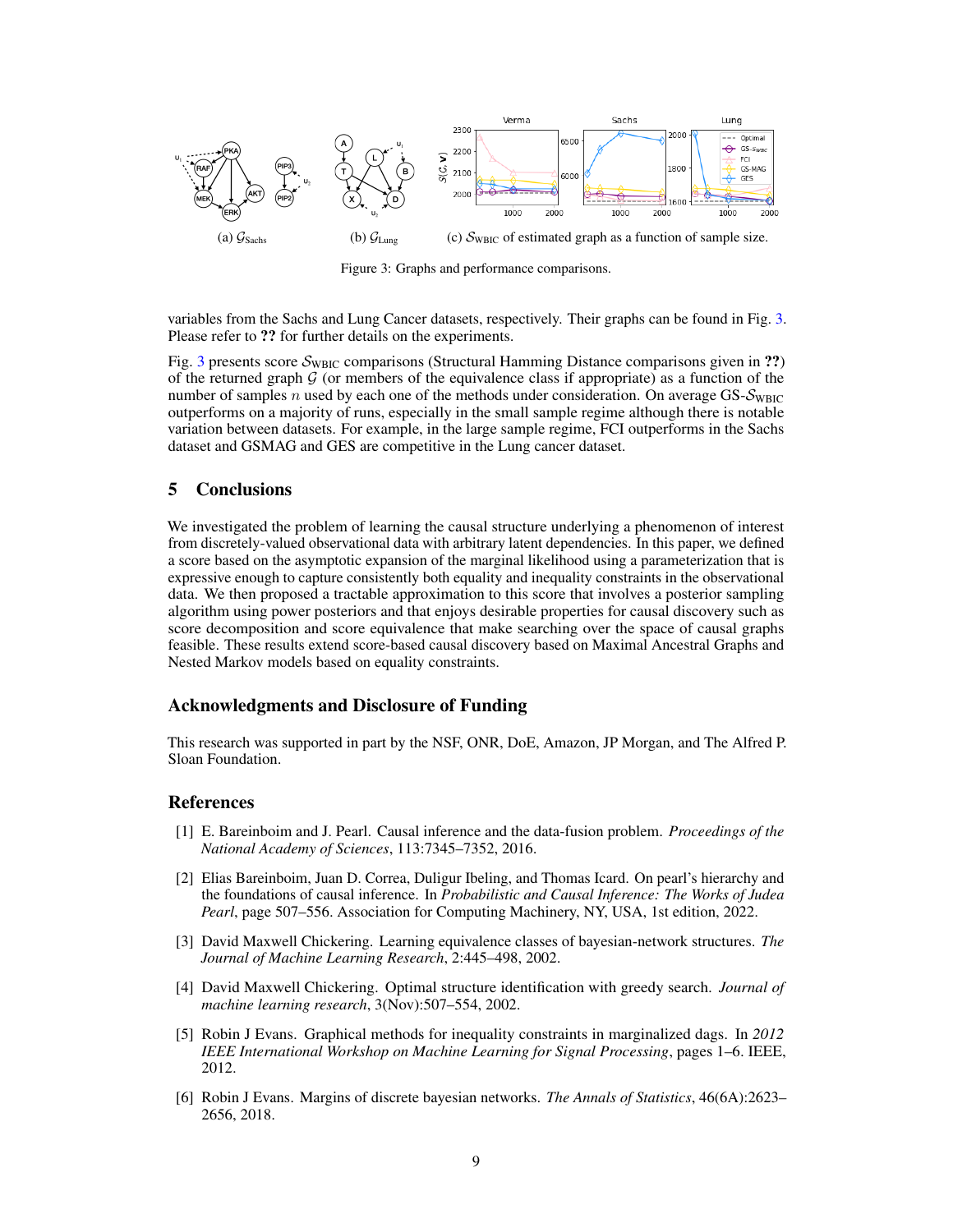- <span id="page-9-16"></span>[7] Nial Friel and Anthony N Pettitt. Marginal likelihood estimation via power posteriors. *Journal of the Royal Statistical Society: Series B (Statistical Methodology)*, 70(3):589–607, 2008.
- <span id="page-9-7"></span>[8] Andrew Gelman, John B Carlin, Hal S Stern, and Donald B Rubin. *Bayesian data analysis*. Chapman and Hall/CRC, 1995.
- <span id="page-9-5"></span>[9] Clark Glymour, Richard Scheines, and Peter Spirtes. *Discovering causal structure: Artificial intelligence, philosophy of science, and statistical modeling*. Academic Press, 2014.
- <span id="page-9-10"></span>[10] Dominique MA Haughton. On the choice of a model to fit data from an exponential family. *The annals of statistics*, pages 342–355, 1988.
- <span id="page-9-8"></span>[11] David Heckerman, Christopher Meek, and Gregory Cooper. A bayesian approach to causal discovery. *Computation, causation, and discovery*, 19:141–166, 1999.
- <span id="page-9-14"></span>[12] Heisuke Hironaka. Resolution of singularities of an algebraic variety over a field of characteristic zero: Ii. *Annals of Mathematics*, pages 205–326, 1964.
- <span id="page-9-18"></span>[13] Steffen L Lauritzen and David J Spiegelhalter. Local computations with probabilities on graphical structures and their application to expert systems. *Journal of the Royal Statistical Society: Series B (Methodological)*, 50(2):157–194, 1988.
- <span id="page-9-4"></span>[14] Alexander Marx, Arthur Gretton, and Joris M. Mooij. A weaker faithfulness assumption based on triple interactions. In Cassio P. de Campos, Marloes H. Maathuis, and Erik Quaeghebeur, editors, *Proceedings of the Thirty-Seventh Conference on Uncertainty in Artificial Intelligence, UAI 2021, Virtual Event, 27-30 July 2021*, volume 161 of *Proceedings of Machine Learning Research*, pages 451–460. AUAI Press, 2021.
- <span id="page-9-3"></span>[15] Christopher Meek. Strong completeness and faithfulness in bayesian networks. In *Proceedings of the Eleventh Conference on Uncertainty in Artificial Intelligence*, UAI'95, page 411–418, San Francisco, CA, USA, 1995. Morgan Kaufmann Publishers Inc.
- <span id="page-9-2"></span>[16] J. Pearl. *Probabilistic Reasoning in Intelligent Systems*. Morgan Kaufmann, San Mateo, CA, 1988.
- <span id="page-9-15"></span>[17] J. Pearl. On the testability of causal models with latent and instrumental variables. In P. Besnard and S. Hanks, editors, *Uncertainty in Artificial Intelligence 11*, pages 435–443. Morgan Kaufmann, San Francisco, CA, 1995.
- <span id="page-9-0"></span>[18] Judea Pearl. *Causality*. Cambridge university press, 2009.
- <span id="page-9-11"></span>[19] Judea Pearl. On the testability of causal models with latent and instrumental variables. *arXiv preprint arXiv:1302.4976*, 2013.
- <span id="page-9-1"></span>[20] Jonas Peters, Dominik Janzing, and Bernhard Schölkopf. *Elements of causal inference: foundations and learning algorithms*. MIT press, 2017.
- <span id="page-9-6"></span>[21] Thomas Richardson and Peter Spirtes. Ancestral graph markov models. *The Annals of Statistics*, 30(4):962–1030, 2002.
- <span id="page-9-12"></span>[22] Thomas S Richardson, Robin J Evans, James M Robins, and Ilya Shpitser. Nested markov properties for acyclic directed mixed graphs. *arXiv preprint arXiv:1701.06686*, 2017.
- <span id="page-9-13"></span>[23] Denis Rosset, Nicolas Gisin, and Elie Wolfe. Universal bound on the cardinality of local hidden variables in networks. *Quantum Information and Computation*, 18(11&12):0910–0926, 2018.
- <span id="page-9-17"></span>[24] Karen Sachs, Omar Perez, Dana Pe'er, Douglas A Lauffenburger, and Garry P Nolan. Causal protein-signaling networks derived from multiparameter single-cell data. *Science*, 308(5721):523–529, 2005.
- <span id="page-9-9"></span>[25] Gideon Schwarz. Estimating the dimension of a model. *The annals of statistics*, pages 461–464, 1978.
- <span id="page-9-19"></span>[26] Marco Scutari. Learning bayesian networks with the bnlearn r package. *arXiv preprint arXiv:0908.3817*, 2009.